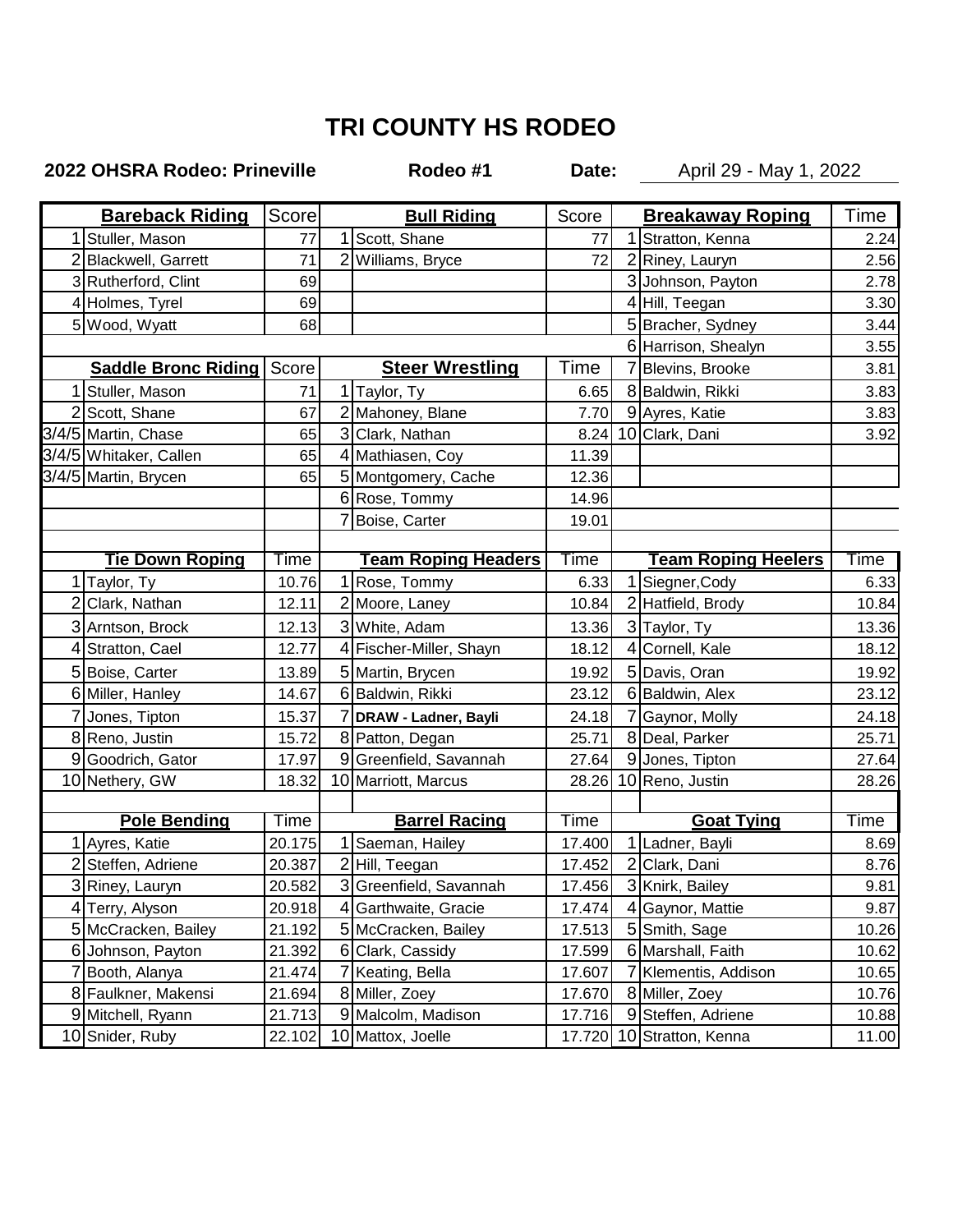**2022 OHSRA Rodeo: Prineville Rodeo #2**

**Date:** April 29 - May 1, 2022

| <b>Bareback Riding</b> |                                    | Score  | <b>Steer Wrestling</b> |                            | Time        | <b>Breakaway Roping</b> |                            | Time  |
|------------------------|------------------------------------|--------|------------------------|----------------------------|-------------|-------------------------|----------------------------|-------|
|                        | Stuller, Mason                     | 75     | 1                      | Mahoney, Blane             | 4.48        |                         | 1 Harrison, Shealyn        | 2.48  |
|                        | Rutherford, Clint                  | 73     | $\overline{2}$         | Montgomery, Cache          | 5.21        |                         | 2 Ladner, Bayli            | 2.66  |
|                        | Wood, Wyatt                        | 72     |                        | 3 Taylor, Ty               | 5.32        |                         | 3 Estes, Cidney            | 2.71  |
| 4                      |                                    |        | 4                      | Clark, Nathan              | 5.35        |                         | 4 Baldwin, Alex            | 2.84  |
| 5                      |                                    |        |                        | 5 Roggenkamp, Landen       | 9.92        |                         | 5 Villagrana, Ella         | 2.87  |
|                        |                                    |        |                        | 6 Boise, Carter            | 11.36       |                         | 6 Jersey, Skylar           | 2.95  |
|                        | <b>Saddle Bronc Riding   Score</b> |        | 7                      | Rose, Tommy                | 12.91       |                         | 7 Dowd, Kylee              | 3.24  |
|                        | Stuller, Mason                     | 72     |                        |                            |             |                         | 8 Knight, Layla            | 3.85  |
|                        | 2 Rutherford, Clint                | 67     |                        | <b>Bull Riding</b>         | Score       |                         | 9 Moore, Macey             | 3.92  |
|                        | 3 Martin, Chase                    | 67     | 1                      | Davis, Wyatt               | 74          |                         | 10 Akins, Talia            | 4.17  |
|                        | 4 England, Justin                  | 67     | $\overline{2}$         | Williams, Bryce            | 70          |                         |                            |       |
|                        | 5 Martin, Brycen                   | 63     | 3                      |                            |             |                         |                            |       |
|                        |                                    |        |                        |                            |             |                         |                            |       |
|                        | <b>Tie Down Roping</b>             | Time   |                        | <u>Team Roping Headers</u> | <b>Time</b> |                         | <b>Team Roping Heelers</b> | Time  |
|                        | Miller, Hanley                     | 9.31   | $\mathbf{1}$           | Johnson, Payton            | 6.87        |                         | 1 Sword, Tate              | 6.87  |
|                        | 2 Taylor, Ty                       | 10.03  |                        | 2 Jonas, Elsie             | 8.06        |                         | 2 Teskey, Lucas            | 8.06  |
|                        | 3 Stratton, Cael                   | 10.45  |                        | 3 White, Adam              | 8.07        |                         | 3 Taylor, Ty               | 8.07  |
|                        | 4 Reno, Justin                     | 10.60  |                        | 4 DRAW                     | 8.89        |                         | 4 Gaynor, Molly            | 8.89  |
|                        | 5 Siegner, Cody                    | 12.11  |                        | 5 Marriott, Marcus         | 9.19        |                         | 5 Reno, Justin             | 9.19  |
|                        | 6 Marriott, Marcus                 | 13.04  |                        | 6 Rose, Tommy              | 12.58       |                         | 6 Siegner, Cody            | 12.58 |
|                        | Clark, Nathan                      | 15.87  |                        | Baldwin, Rikki             | 13.22       |                         | Baldwin, Alex              | 13.22 |
| 8                      | Patton, Degan                      | 18.11  |                        | 8 Campbell, Crae           | 13.63       |                         | 8 Estes, Cidney            | 13.63 |
| 9                      | Rose, Tommy                        | 18.26  |                        | 9 Greenfield, Savannah     | 15.33       |                         | 9 Jones, Tipton            | 15.33 |
|                        | 10 Arntson, Brock                  |        |                        | 18.91 10 Arntson, Brock    | 17.66       |                         | 10 Lieuallen, Handy        | 17.66 |
|                        |                                    |        |                        |                            |             |                         |                            |       |
| <b>Pole Bending</b>    |                                    | Time   |                        | <b>Barrel Racing</b>       | Time        |                         | <b>Goat Tying</b>          | Time  |
|                        | 1 Terry, Alyson                    | 20.537 |                        | 1 Hill, Teegan             | 17.794      |                         | 1 Greenfield, Savannah     | 7.77  |
| 2                      | McCracken, Bailey                  | 20.848 |                        | 2 Ayres, Katie             | 17.806      |                         | 2 Ayres, Katie             | 8.00  |
|                        | 3 Riney, Lauryn                    | 20.929 |                        | 3 Greenfield, Savannah     | 17.812      |                         | 3 Steffen, Adriene         | 8.00  |
|                        | 4 Ayres, Katie                     | 21.058 |                        | 4 Keating, Bella           | 17.873      |                         | 4 Clark, Dani              | 8.21  |
|                        | 5 Herbert, Blakely                 | 21.316 |                        | 5 Miller, Zoey             | 17.938      |                         | 5 Gaynor, Mattie           | 8.43  |
|                        | 6 Hill, Teegan                     | 21.354 |                        | 6 Johnson, Payton          | 17.939      |                         | 6 Miller, Zoey             | 8.67  |
|                        | Saeman, Hailey                     | 21.471 |                        | 7 Mitchell, Ryann          | 18.031      |                         | Garthwaite, Gracie         | 8.79  |
|                        | 8 Woodworth, Cecilia               |        |                        | 21.766 8 Mattox, Joelle    | 18.074      |                         | 8 Blevins, Brooke          | 9.16  |
|                        | 9 Faulkner, Makensi                | 22.052 |                        | 9 Lieuallen, Georgia       | 18.085      |                         | 9 Cook, Mecarte            | 9.27  |
|                        | 10 Stratton, Kenna                 |        |                        | 22.183 10 Malcolm, Madison |             |                         | 18.115 10 Marshall, Faith  | 9.42  |